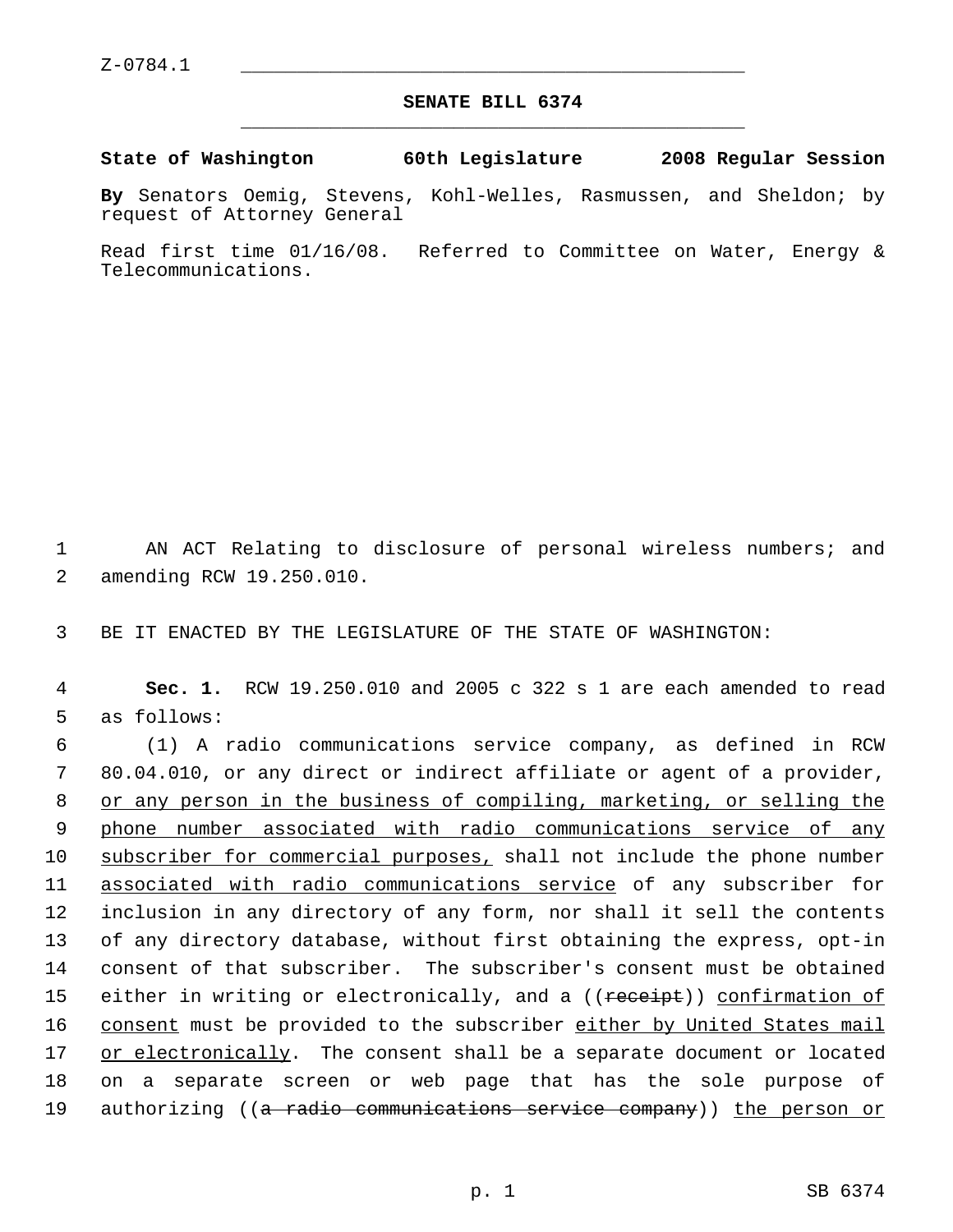1 provider to include the subscriber's phone number associated with radio communications service in a publicly available directory assistance 3 database. In obtaining the subscriber's consent, the person or provider shall unambiguously disclose that, by consenting, the subscriber agrees to have the subscriber's phone number sold or licensed as part of a list of subscribers and that the phone number may be included in a publicly available directory assistance database. The 8 person or provider must also disclose that by consenting to be included in the directory, the subscriber may incur additional charges for receiving unsolicited calls or text messages.

 (2) A subscriber who provides express consent pursuant to subsection (1) of this section may revoke that consent at any time. 13 ((A radio communications service company)) The person or provider shall comply with the subscriber's request to opt out within a reasonable period of time, not to exceed sixty days.

 (3) A subscriber shall not be charged for opting not to be listed in the directory.

 (4) This section does not apply to the provision of telephone numbers, for the purposes indicated, to:

 (a) Any law enforcement agency, fire protection agency, public health agency, public environmental health agency, city or county emergency services planning agency, or private for-profit corporation operating under contract with, and at the direction of, one or more of these agencies, for the exclusive purpose of responding to a 911 call or communicating an imminent threat to life or property. Information or records provided to a private for-profit corporation pursuant to (b) of this subsection shall be held in confidence by that corporation and by any individual employed by or associated with that corporation. Such information or records shall not be open to examination for any purpose not directly connected with the administration of the services specified in this subsection;

(b) A lawful process issued under state or federal law;

 (c) A telecommunications company providing service between service areas for the provision of telephone services to the subscriber between service areas, or to third parties for the limited purpose of providing billing services;

(d) A telecommunications company to effectuate a customer's request